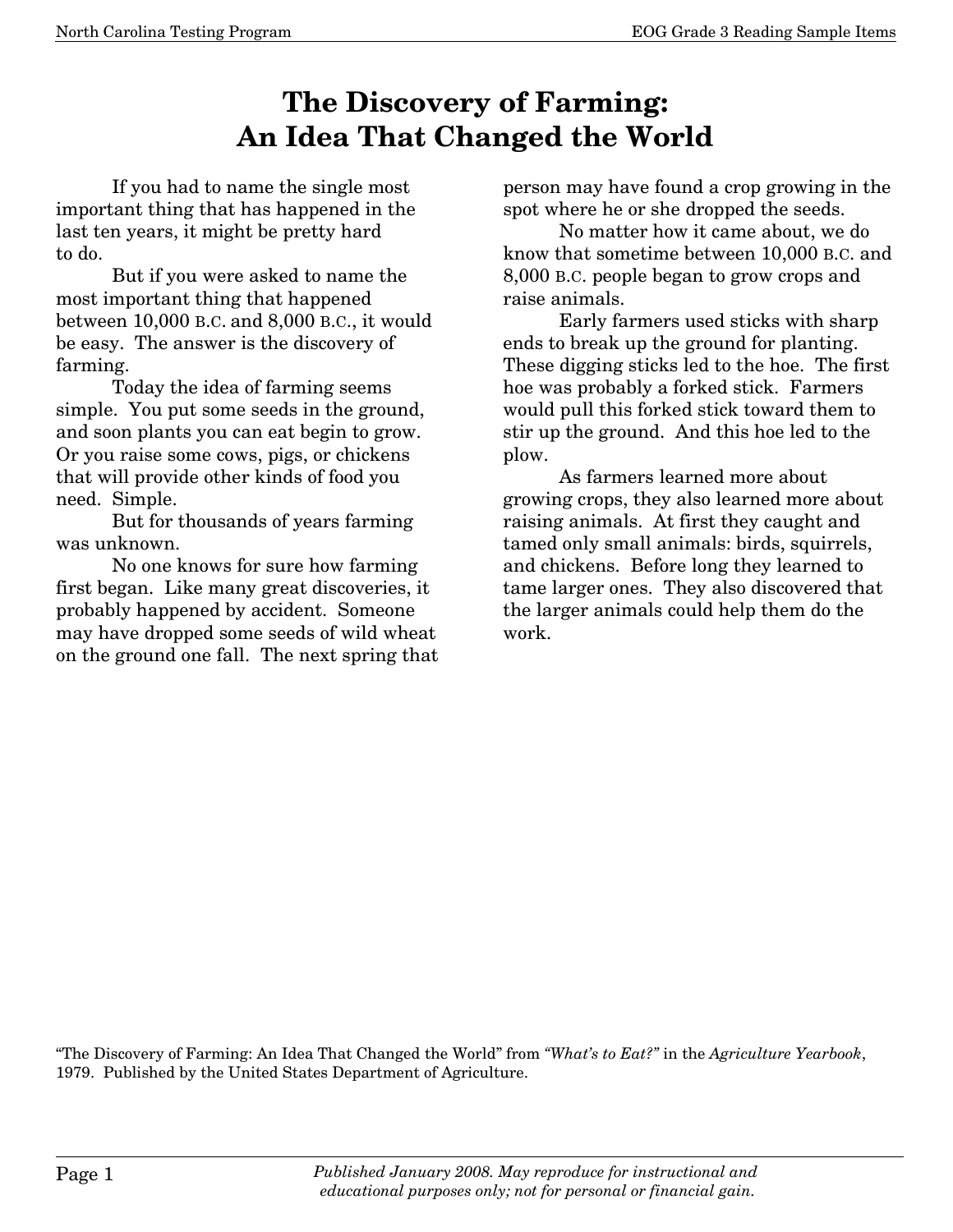- 1. What is the main idea of this selection?
	- A Farming began long ago.
	- B Farming was a very important discovery.
	- C Farming began when wheat seeds were invented.
	- D Farming was started with cows and horses.
- 2. What does the title tell the reader about the selection?
	- A It is a selection about an important person.
	- B It is a selection that teaches about tractors.
	- C It describes a mysterious event.
	- D It has specific information about farming.
- 3. How did early farmers break up the ground for planting?
	- A They used sharp sticks.
	- B They used heavy shovels.
	- C They used farm animals.
	- D They used their hands.
- 4. According to this selection, what is the *most likely* way farming began?
	- A Someone dropped some seeds on the ground and they grew.
	- B Someone began raising animals on a farm.
	- C Someone began plowing a field.
	- D Someone stuck a hoe in the ground.
- 5. According to the selection, which animal was one of the first animals to be tamed?
	- A cat
	- B chicken
	- C dog
	- D horse

## **End of Set**

*In compliance with federal law, including the provisions of Title IX of the Education Amendments of 1972, the Department of Public Instruction does not discriminate on the basis of race, sex, religion, color, national or ethnic origin, age, disability, or military service in its policies, programs, activities, admissions or employment.*